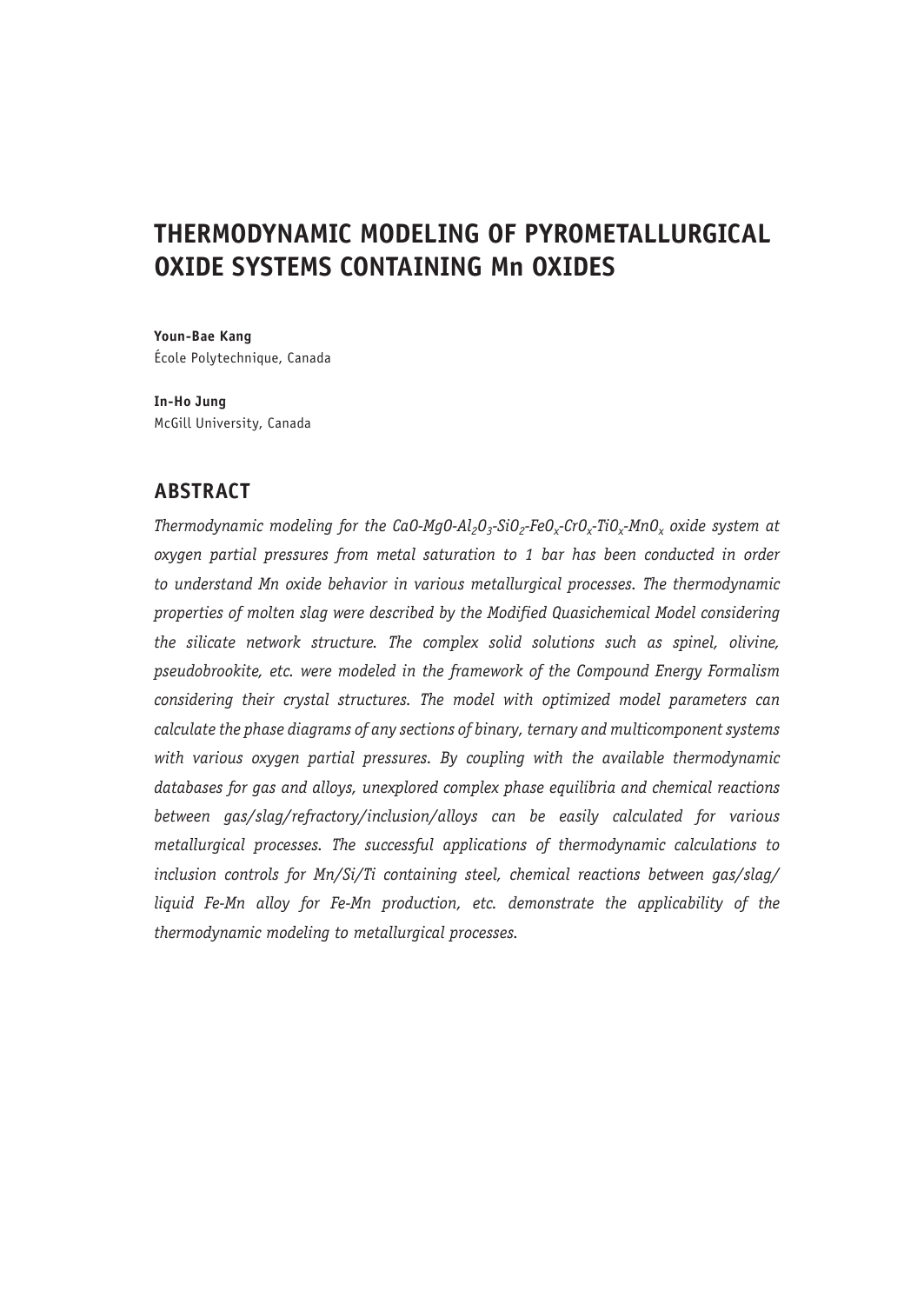### **INTRODUCTION**

In recent years, thermodynamic modeling has been actively pursued apace with the improvement of computational techniques and software. Based on a proper thermodynamic model for every phase of a given system, all available thermodynamic and phase equilibrium data for a system are critically and simultaneously evaluated in order to obtain one self-consistent set of model equations for the Gibbs energies which best reproduces the data for all phases as functions of temperature and composition. In this way, the thermodynamic databases are developed. The databases are then used, along with Gibbs energy minimization software, to calculate multicomponent phase equilibria of importance for various applications. This technique has come to be known as thermodynamic *optimization or modeling*. The models and optimized model parameters for low-order (binary and ternary) sub-systems can be used to provide good estimates for unexplored higher-order system where data are lacking.

Over the last several years, accurate thermodynamic modeling for various Mn oxide systems of CaO-MgO-Al<sub>2</sub>O<sub>3</sub>-SiO<sub>2</sub>-FeO<sub>x</sub>-CrO<sub>x</sub>-TiO<sub>x</sub>-MnO<sub>x</sub> has been conducted by the authors with the view to facilitate the simulations of industrial metallurgical processes containing Mn oxides.

In the present study, the progress of new thermodynamic modeling of various Mn oxide systems will be summarized and then the versatility and accuracy of the developed thermodynamic databases will be demonstrated by the applications to inclusion engineering and gas/slag/inclusion/metal reactions in steelmaking and Fe-Mn production.

# **THERMODYNAMIC MODELING**

The aim of the present study is the extension of the current FACT oxide database [1] toward Mn oxide systems. The FACT databases for multicomponent oxide, salt, alloy and aqueous solutions have been developed by critical evaluation/optimization of all available thermodynamic data over the last 25 years. The databases contain over 4400 compounds and 120 non-ideal multicomponent solution phases.

The FACT oxide solution database contains critically evaluated thermodynamic data for the molten slag phase and for many extensive oxide solid solutions containing the following components:  $Al_2O_3$ ,  $As_2O_3$ ,  $B_2O_3$ , CaO, CoO, CrO, Cr<sub>2</sub>O<sub>3</sub>, Cu<sub>2</sub>O, FeO, Fe<sub>2</sub>O<sub>3</sub>, GeO<sub>2</sub>, K<sub>2</sub>O, Na<sub>2</sub>O, MgO, MnO, NiO, PbO, SiO<sub>2</sub>, SnO, TiO<sub>2</sub>, Ti<sub>2</sub>O<sub>3</sub>, ZnO, ZrO<sub>2</sub>. Not all possible combinations of these components have been critically evaluated. Generally, the critical assessment and optimization of model parameters have been done for certain subsystems of this 23-component system which are of particular importance for various applications in materials science, metallurgy, ceramics, geology, cement, combustion, energy, glass technology, corrosion, etc.

In the present study, Mn oxides of various valence states such as  $Mn^{2+}$ ,  $Mn^{3+}$  and  $Mn^{4+}$ were taken into account in thermodynamic modeling for the extension of current FACT oxide database. The major systems achieved in the present study include: Mn-O (MnO- $Mn_2O_3-MnO_2$ ), Mn-Fe-O (MnO-Mn<sub>2</sub>O<sub>3</sub>-FeO-Fe<sub>2</sub>O<sub>3</sub>), Mn-Cr-O (MnO-Mn<sub>2</sub>O<sub>3</sub>-CrO-Cr<sub>2</sub>O<sub>3</sub>), Mn-Si-O (MnO-Mn<sub>2</sub>O<sub>3</sub>-SiO<sub>2</sub>), Mn-Fe-Si-O (MnO-Mn<sub>2</sub>O<sub>3</sub>-FeO-Fe<sub>2</sub>O<sub>3</sub>-SiO<sub>2</sub>), CaO-MnO- $Al_2O_3-SiO_2$ , MnO-Ti<sub>2</sub>O<sub>3</sub>-TiO<sub>2</sub>-SiO<sub>2</sub>, etc. Numerous solid compounds, solid solutions and liquid phase were thermodynamically modeled in the temperature range from 25°C to above liquidus and at  $PO<sub>2</sub>$  from metallic saturation to over 100 bar.

The molten slag phase is modeled by the Modified Quasichemical Model [2, 3, 4] in which short-range-ordering of molten silicate is well taken into account. In the molten slag, various valence states of oxides of transition metals such as Fe (Fe<sup>2+</sup>, Fe<sup>3+</sup>), Mn (Mn<sup>2+</sup>,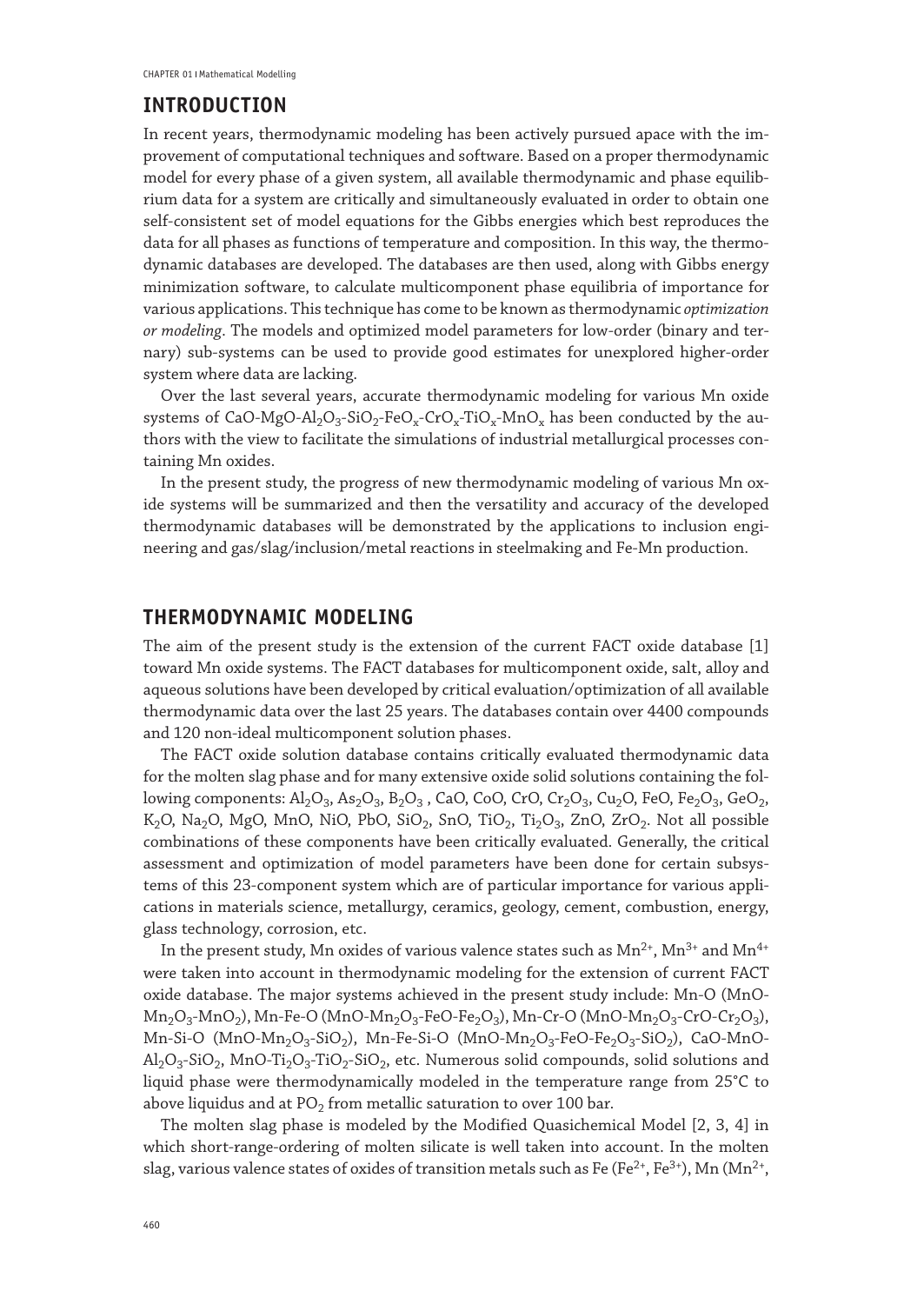$Mn^{3+}$ ) and Ti ( $T^{3+}$ ,  $Ti^{4+}$ ) are also considered. Ceramic solid solutions are mainly modeled in the framework of the Compound Energy Formalism [5], taking into account the crystal structure and physical nature of each solid solution. For example, the model for spinel (cubic and tetragonal) describes the distribution of cations and vacancies over tetrahedral (T) and octahedral (O) sites:  $(Al^{3+}, Co^{2+}, Co^{3+}, Cr^{2+}, Cr^{3+}, Fe^{2+}, Fe^{3+}, Mg^{2+}, Ni^{2+}, Zn^{2+}, Mn^{2+}, Qn^{2+}, Qn^{2+}, Cn^{2+}, Cn^{2+}, Cn^{2+}, Ce^{2+}, Fn^{2+}, Qn^{2+}, Qn^{2+}, Qn^{2+}, Qn^{2+}, Qn^{2+}, Qn^{2+}, Qn^{2+}, Qn^{2+}, Qn^{2+}, Qn^{2+}, Qn^{2+}, Qn^{2+}, Qn^{2+}, Qn^{2+}, Qn^{2+}, Qn$  $Mn^{3+}$ )<sup>T</sup>[Al<sup>3+</sup>, Co<sup>2+</sup>, Co<sup>3+</sup>, Cr<sup>3+</sup>, Fe<sup>2+</sup>, Fe<sup>3+</sup>, Mg<sup>2+</sup>, Ni<sup>2+</sup>, Zn<sup>2+</sup>, Mn<sup>2+</sup>, Mn<sup>3+</sup>, Mn<sup>4+</sup>, Va]<sub>2</sub><sup>O</sup>Q<sub>4</sub>. Olivine solution is modeled by considering two octahedral sites:  $[Ca<sup>2+</sup>, Co<sup>2+</sup>, He<sup>2+</sup>, Mg<sup>2+</sup>,$  $Mn^{2+}$ , Ni<sup>2+</sup>, Zn<sup>2+</sup>]<sup>M2</sup>(Ca<sup>2+</sup>, Co<sup>2+</sup>, Fe<sup>2+</sup>, Mg<sup>2+</sup>, Mn<sup>2+</sup>, Ni<sup>2+</sup>, Zn<sup>2+</sup>)<sup>M1</sup>SiO<sub>4</sub>.

In the present study, we combined the newly optimized model parameters with current FACT oxide database. Then, various phase diagram and thermodynamic calculations for the applications to steelmaking and Fe-Mn production were performed along with other FACT databases such as FACT liquid steel database [6].

# **RESULTS OF THERMODYNAMIC MODELING OF MnO CONTAINING SYSTEMS**

In the thermodynamic model, all kinds of available thermodynamic data such as solid/ liquid/gas phase equilibria, phase diagrams, calorimetric data, electrochemical data, vapour pressures, activities of components, even crystal structures, etc. are collected and critically evaluated and simultaneously optimized. In the following, parts of the thermodynamic modeling results are presented.

Figure 1 shows the optimized phase diagram of the Mn-O system. In general, the phase diagram is similar to Fe-O system. As can be seen in the diagram, manganosite (MnO) and  $β$ -Mn<sub>3</sub>O<sub>4</sub> spinel can be deviated considerably from their stoichiometric compositions. MnO and  $Mn_2O_3$  are considered for molten slag components. The variation of oxygen partial pressure profiles in all solid phases and liquid phase are accurately modeled.



Figure 1: Optimized phase diagram of the Mn-O system

Figures 2 and 3 present the phase diagrams of the Mn-Si-O system at reducing condition (metallic saturation) and oxidizing condition (air), respectively. As can be seen in the figures, the phase assemblages are completely changed with oxygen partial pressure.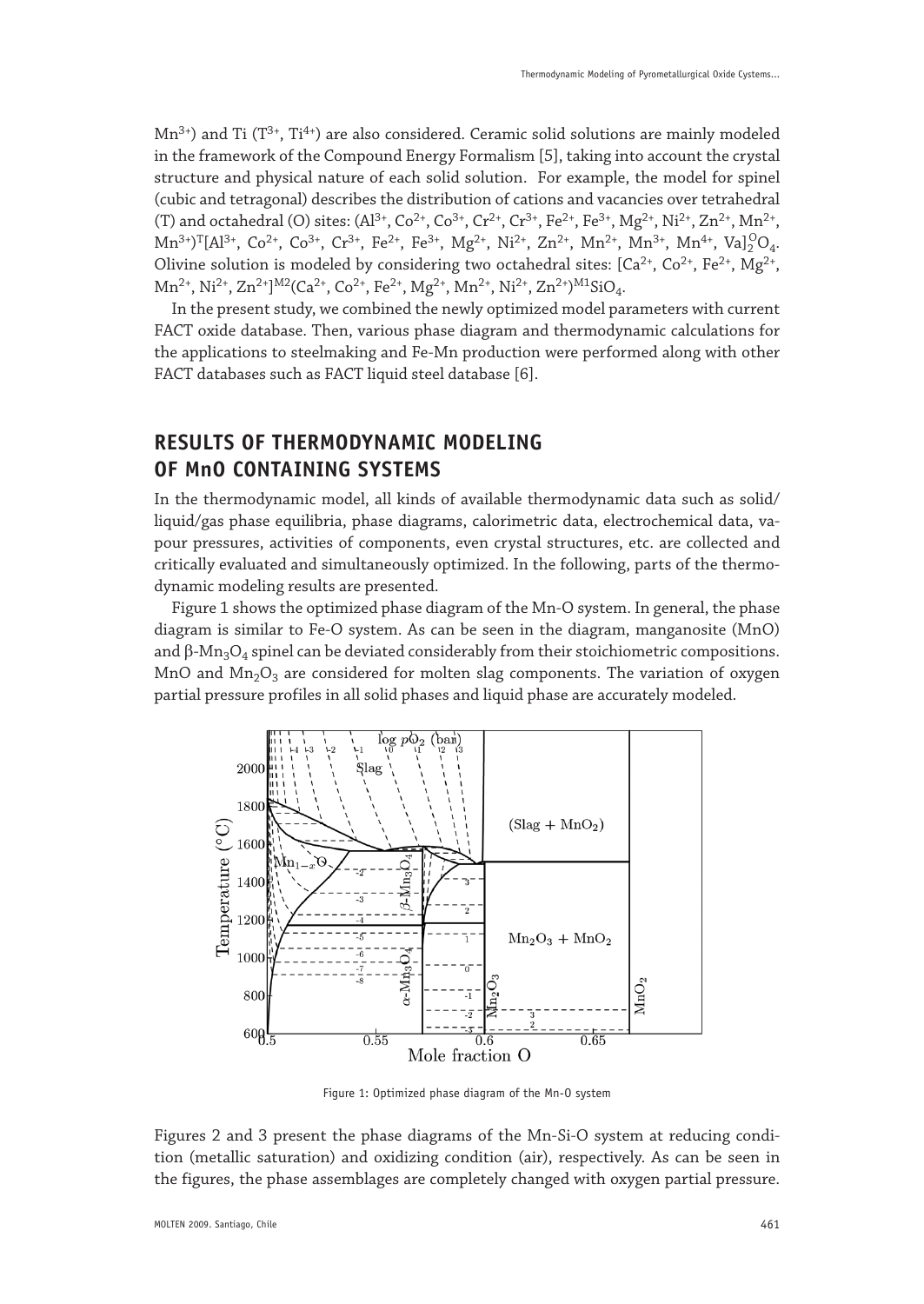For example, solid  $Mn_2SiO_4$  and  $MnSiO_3$  phases become unstable with increase of oxygen partial pressures and solid spinel phase appears instead of MnO phase.



Figure 2: Optimized phase diagram for the Mn-Si-O system at metallic saturation [7]



Figure 3: Optimized phase diagram for the Mn-Si-O system in air along with experimental data [8, 9, 10]

The optimized phase diagrams of the Fe-Mn-O system at metallic saturation and in air are presented in Figure 4. Mangano-wustite phase (MW) is in equilibration with molten slag at metallic saturation, On the other hand, cubic spinel (C.Sp) phase is in equilibration with molten slag in air. Corundum solid solution and Bixbyte solid solution are also stable at subsolidus temperature in air.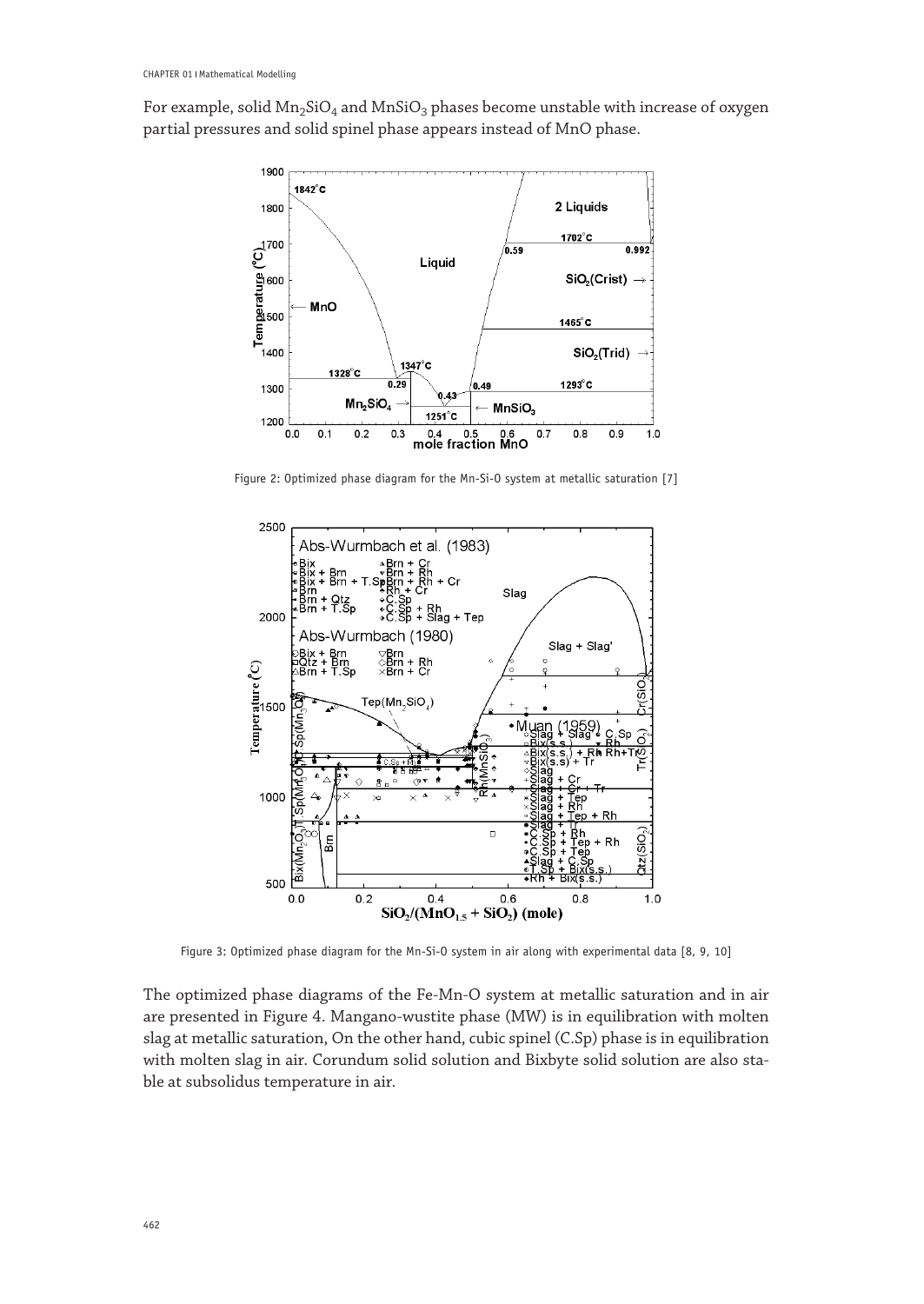

Figure 4: Optimized phase diagram of the Fe-Mn-O system (a) at metallic saturation and (b) in air along with experimental data [11, 12, 13]

Figure 5 shows the optimized phase diagram of the Mn-Cr-O system in air and at log  $pO<sub>2</sub> = -8.0$ . The phase assemblages are also varied considerably with oxygen partial pressures. Recently this system becomes important for slag chemistry and inclusion control of high Mn stainless steel. In addition, this is one of the key oxide systems to understand the oxidation of special stainless steel for SOFC interconnect applications.



Figure 5: Calculated phase diagram of the Mn-Cr-O system [14a, b] at various partial pressures (a) air and (b)  $\log P_{02} = -8.0$ 

Figure 6 shows the optimized liquid projection for the Fe-Mn-Si-O system at metallic Fe saturation and in air. As can be seen in the diagram, the primary crystalline phase can be completely changed depending on the oxygen partial pressures. In the case of the Fe saturation,  $Fe_2SiO_4-Mn_2SiO_4$  olivine and mangano-wustite have large primary crystalline areas. While,  $Fe<sub>3</sub>O<sub>4</sub>$ -Mn<sub>3</sub>O<sub>4</sub> spinel phase covers large primary area in oxidizing condition. Iso-activity lines of FeO and MnO against their solid standard states are calculated for the Fe-Mn-Si-O system at metallic Fe saturation and presented in Figure 7. The calculated lines are in good agreement with experimental data [15, 16].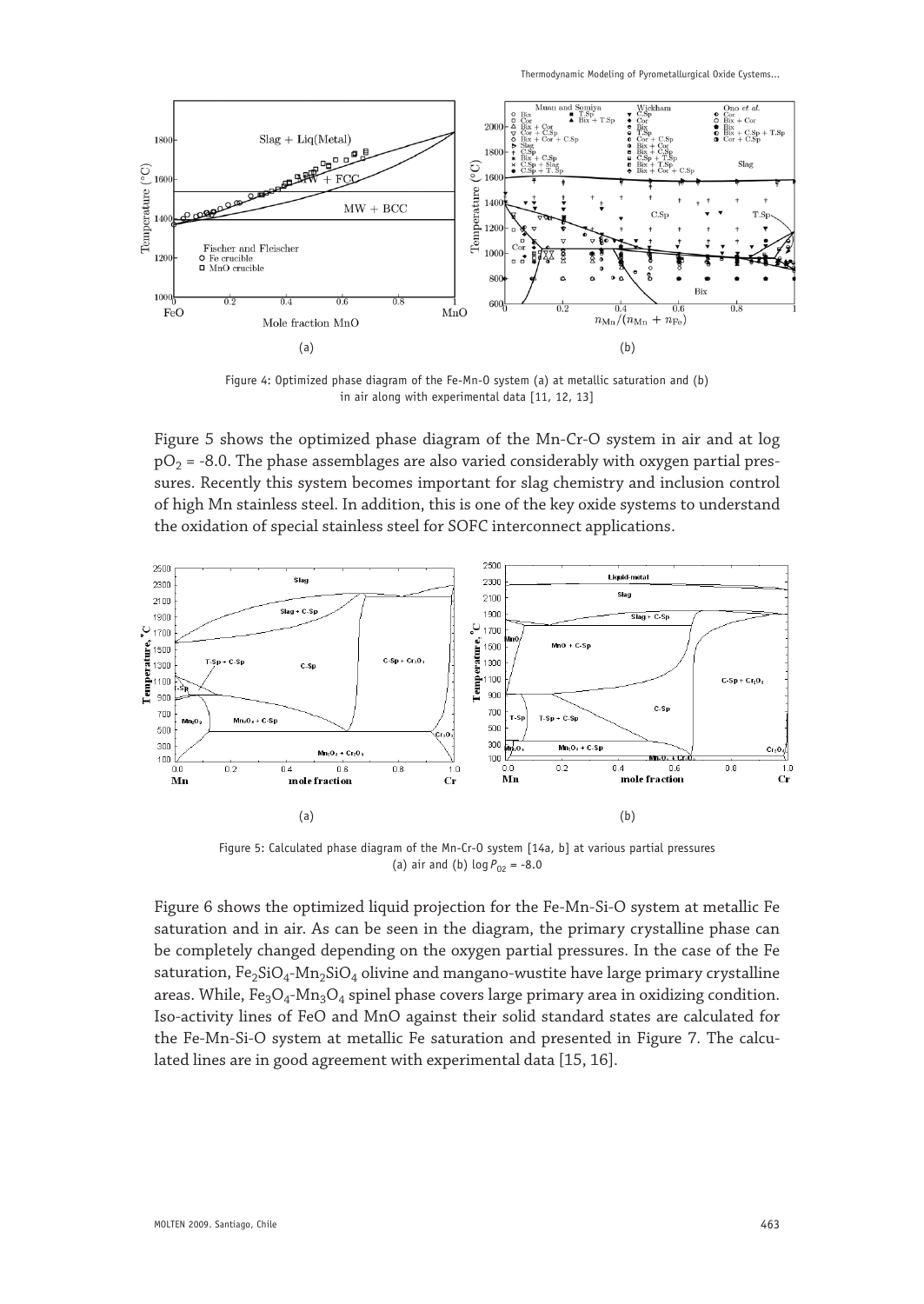

Figure 6: Optimized phase diagram of the Fe-Mn-Si-O system (a) at metallic saturation and (b) in air



Figure 7: Calculated iso-activity lines of (a) solid FeO at 1450°C and (b) solid MnO at 1560°C in the Fe-Mn-Si-O system at metallic Fe saturation along with experimental data [15, 16]

Recently we have performed intensive thermodynamic modeling study data [17, 19] on the CaO-MnO-Al<sub>2</sub>O<sub>3</sub>-SiO<sub>2</sub> system for the applications to inclusion engineering for Mn/ Si deoxidized steels. The  $MnO-Al<sub>2</sub>O<sub>3</sub>$  system was reoptimized with correct Gibbs energy of MnAl<sub>2</sub>O<sub>4</sub> galaxite. We found the tabulated Gibbs energy by Barin [20] is about 40 kJ/ mol off from the experimental data. Figure 8 shows the calculated liquidus projection of the MnO-Al<sub>2</sub>O<sub>3</sub>-SiO<sub>2</sub> system at metallic saturation. Iso-activity lines of SiO<sub>2</sub> and Al<sub>2</sub>O<sub>3</sub> at 1600°C are calculated and presented in Figure 9. Both phase diagrams and activity data were taken into account in the thermodynamic modeling of the system.

Calculated phase diagrams of the MnO-SiO<sub>2</sub>-Ti<sub>2</sub>O<sub>3</sub>-TiO<sub>2</sub> system [21, 22] at various oxygen partial pressures are presented in Figure 10. Under these relatively reducing oxygen partial pressures,  $Mn^{3+}$  concentration in slags and solid phases are negligible, however, valences of Ti in oxides (Ti<sup>3+</sup> and Ti<sup>4+</sup>) are greatly affected by the oxygen partial pressure, which is sometime overlooked in the experiments. Consequently, phase diagrams look very different depending on  $pO_2$ .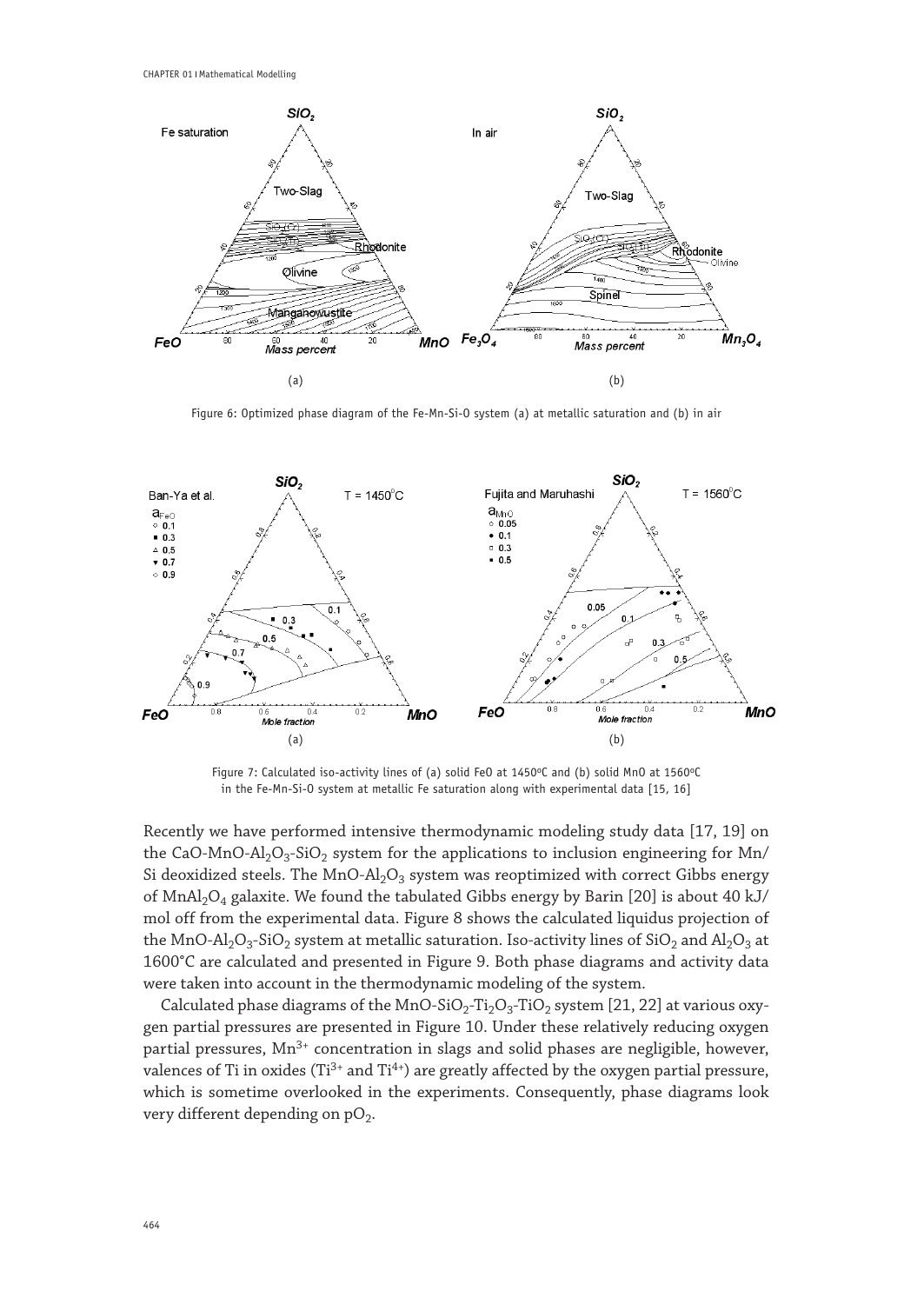



Figure 8: Calculated liquidus projection of  $MnO-Al_2O_3-SiO_2$  system [17]



Figure 9: Calculated activity of (a) solid  $SiO_2$  and (b)  $Al_2O_3$  in the MnO-Al<sub>2</sub>O<sub>3</sub>-SiO<sub>2</sub> system at 1600°C [17]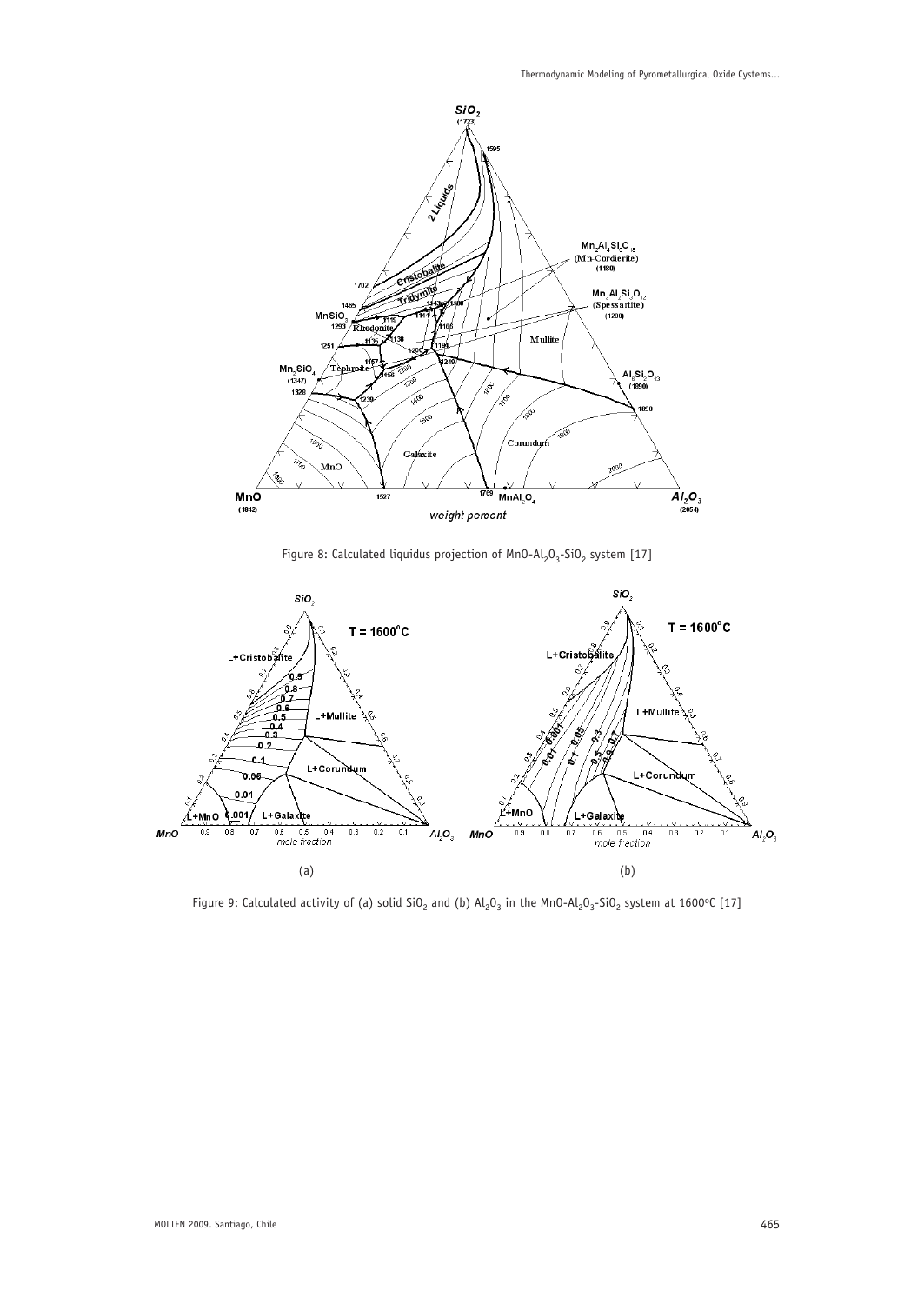

Figure 10: Calculated liquidus projection in the Mn0-SiO<sub>2</sub>-TiO<sub>2</sub>-Ti<sub>2</sub>O<sub>3</sub> system [22]

# **APPLICATIONS TO PYROMETALLURGICAL PROCESS**

#### **Inclusion Controls in Mn/Si Deoxidation Process**

Control of inclusions is important in the production of high quality steels. Inclusions in Mn/Si deoxidized steel are mainly composed of MnO and SiO<sub>2</sub>. However, impurities such as aluminum in ferro-alloy may be introduced in molten steel and react with oxygen so that most typical inclusions in Mn/Si deoxidized steel belong to the MnO-SiO<sub>2</sub>-Al<sub>2</sub>O<sub>3</sub> system. In case of Mn/Si deoxidized steel such as tire cord and INVAR steels, the minimization of solid inclusion and obtaining liquid inclusions even at wire-making and rolling temperatures of about 1100°C to 1200°C are important. In order to control inclusions in Mn/Si deoxidized steel, the interactions between Mn/Si deoxidized steel and the MnO-SiO<sub>2</sub>-Al<sub>2</sub>O<sub>3</sub> inclusion were calculated using the thermodynamic database.

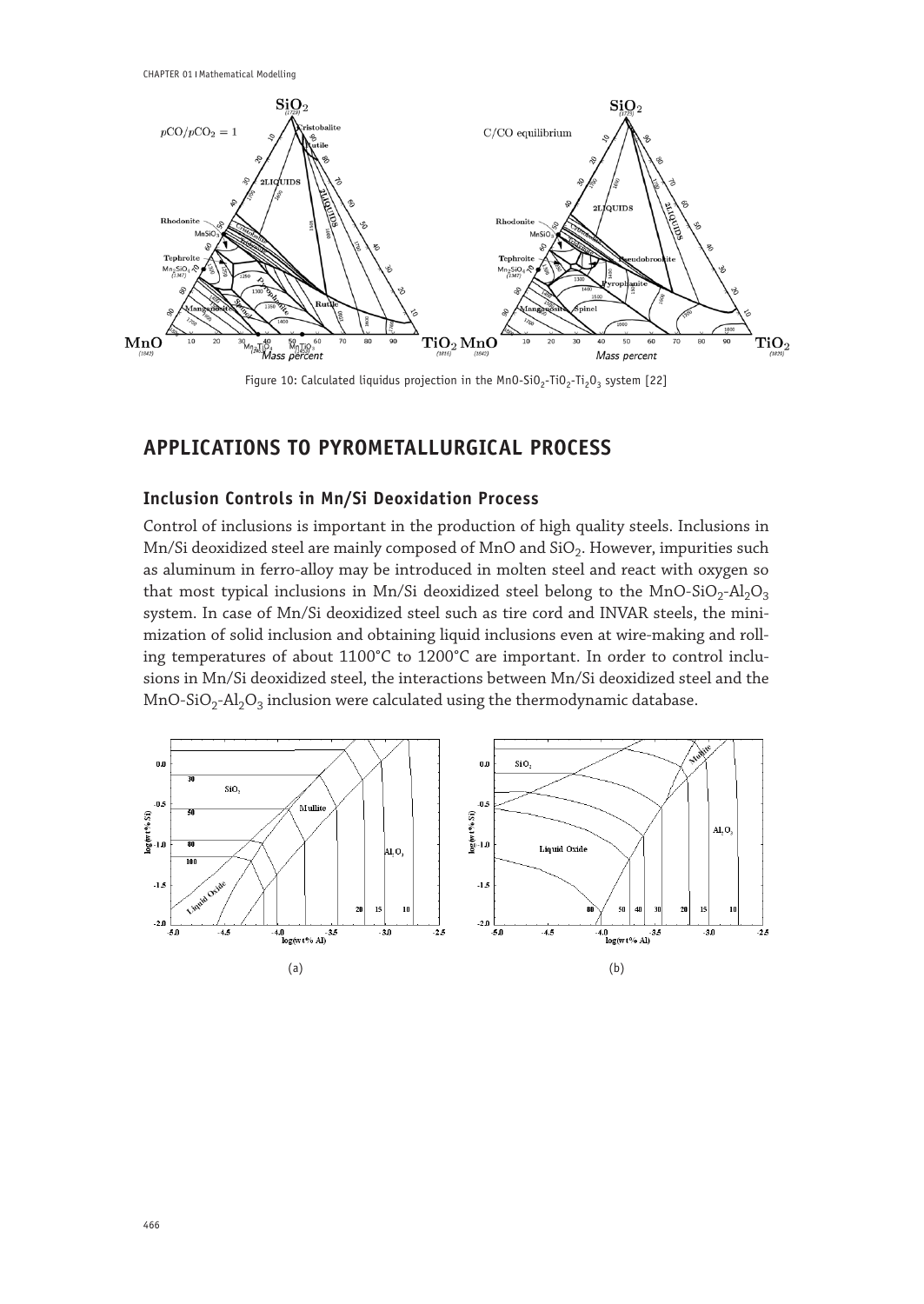

Figure 11: Calculated inclusion stability diagrams in the Fe-Mn-Si-Al-O system at 1550°C for (a) mass% Mn = 0, (b) mass% Mn = 0.5, (c) mass% Mn = 1.0 and (d) mass% Mn = 1.5. Numbers adjacent to each line represent equilibrium oxygen contents (in ppm) in liquid steel [23].

Figure 11 shows the calculated inclusion stability diagram in the Fe-Mn-Si-Al-O system at 1550°C [23]. Without Mn, inclusions of  $SiO<sub>2</sub>-Al<sub>2</sub>O<sub>3</sub>$  system can form in steel and the stability area of liquid oxide is quite small compared with those of solid  $SiO<sub>2</sub>$ , mullite and  $A<sub>1</sub>Q<sub>3</sub>$ . The stability area of liquid oxide phase of MnO-SiO<sub>2</sub>-Al<sub>2</sub>O<sub>3</sub> increases with the increase of Mn content in steel. On the other hand, the stability areas of mullite and  $SiO<sub>2</sub>$ become smaller.  $MnAl<sub>2</sub>O<sub>4</sub>$  stability area appears with increase of Mn concentration.

In the case of steel containing  $Mn = 1.5$  wt% and  $Si = 1wt$ %, for example, liquid oxide inclusion can be obtained at [Al] < 10 ppm. If [Al] > 10 ppm, solid  $Al_2O_3$  inclusion can be generated in liquid steel. Thus, the inclusion stability diagram can provide valuable information regarding inclusion formation at the given molten steel composition.

#### **Evolution of Inclusions**

Recently beneficial effects of inclusions on steel properties have been recognized, and the technology to use these inclusions is termed as *oxide metallurgy*. For example, inclusions of Mn-Si-O-S system have been known as intragranular nucleation sites for acicular ferrite, resulting in a reduced grain size and consequently improved physical properties of steel. Recently, inclusions formed in (Mn-Si-Ti)-deoxidized steels have attracted much attention because so-called *Mn-depleted zone* can be well developed around these inclusions after proper thermal treatments. The Mn-depleted zone plays a key role in the acicular ferrite formation.

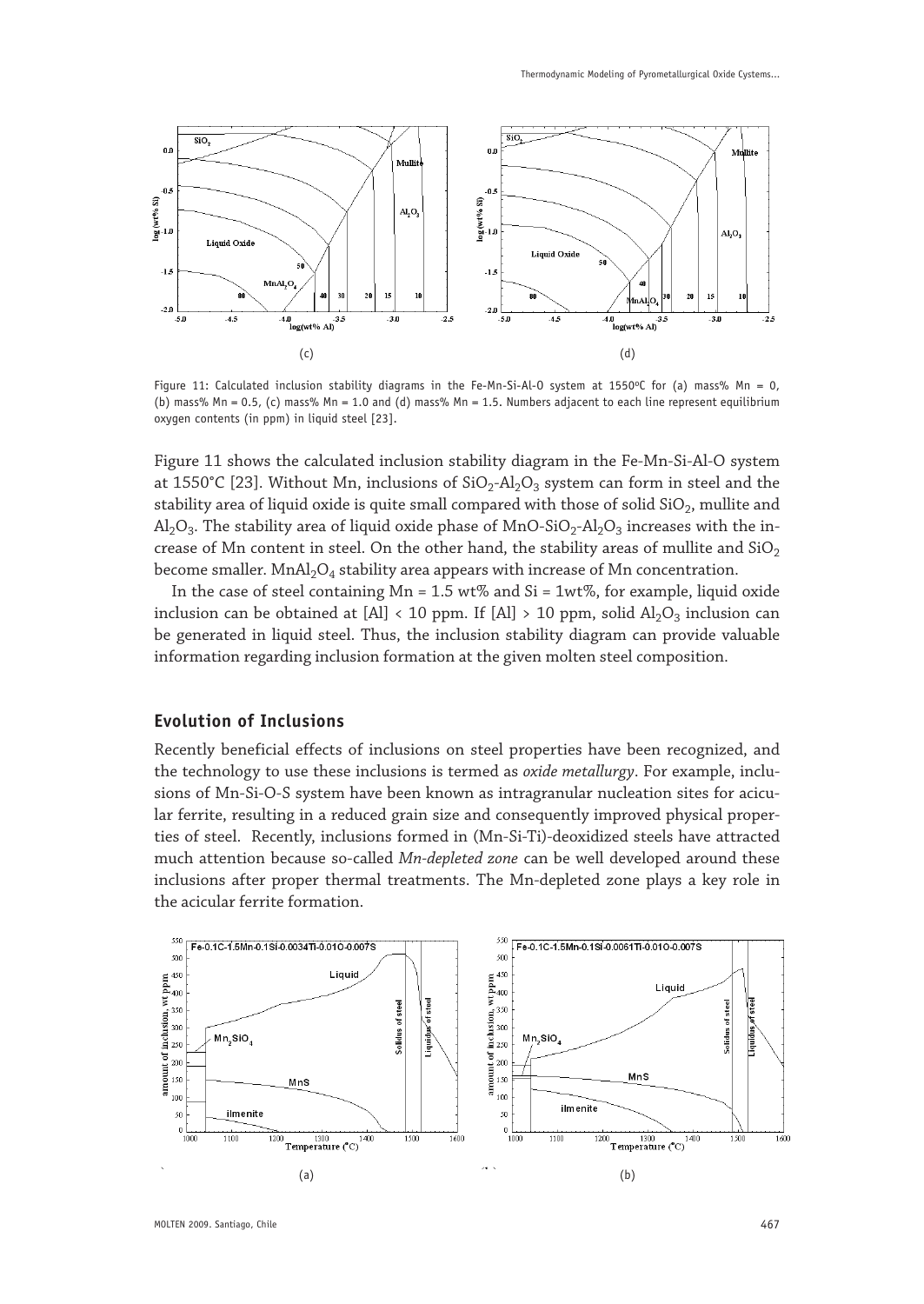

Figure 12: Evolutions of inclusions in Mn/Si/Ti steel during solidification, calculated from thermodynamic databases. (a) 34ppm Ti, (b) 61ppm Ti, (c) 104ppm Ti and (d) 122ppm Ti [24]

The evolutions of inclusions in the Mn/Si/Ti steels (Fe-0.1C-1.5Mn-0.1Si-0.01O-0.007S-Ti) were calculated and presented in Figure 12 [27]. As seen in the figure, the portion of liquid phase in the entire inclusion decreases with the increase of Ti content. In the case of Ti = 104 and 122 ppm, the amount of liquid becomes less than 20 mass percent at 1200°C. In the cooling process, ilmenite phase becomes dominant with the increase of Ti content.

According to the thermodynamic calculations, MnS can be precipitated from liquid inclusion phase when Ti contents are 34 and 61 ppm. On the contrary, when Ti contents are 104 and 122 ppm MnS precipitates during steel solidification. That is, in the case of the MnS precipitation from liquid inclusion ((a) and (b)), MnS can be precipitated inside of oxide inclusion. When MnS precipitates mainly during steel solidification ((c) and (d)), MnS can be precipitated as separate phase or on the surface of oxide inclusion. This precipitation behavior changes the morphology of inclusions.

Extensive experimental studies to understand the evolution of inclusion during the solidification of various steel containing Mn-Si-Ti-Al-Mg have been conducted by Prof. H.-G. Lee and his colleagues [25, 26, 27, 28, 29, 30, 31] (GIFT, POSTECH in S. Korea), in strong collaboration with the present authors for the thermodynamic analysis.

#### **High Mn-Fe Alloy Production**

Mn-Fe alloys are normally produced using carbothermic reduction process. Thus, considerable amount of carbon can be contained in Mn-Fe alloys prior to final refining. During refining process of Mn-Fe alloys, CaO-MnO-SiO<sub>2</sub>-Al<sub>2</sub>O<sub>3</sub> slags are in equilibration with liquid Mn-Fe alloys and the distribution of Mn between the slags and Mn-Fe alloys is important in order to increase the yield of Mn.

Figure 13 shows the calculated slag composition in the equilibration with liquid Mn-11%Fe-Si-C alloy at 1500°C [22]. In the figure, heavy lines represent liquidus lines of specified solid phases at 1500°C. The ratio of  $CaO/Al_2O_3$  of the slag is fixed to be 1.5. Ding and Olsen [32] equilibrated CO gas/ liquid slag/ liquid Mn-11%Fe-Si-C at 1500°C and analyzed the equilibrium slag compositions. The calculated slag compositions represented as dotted line in figure are in good agreement with experimental results of Ding and Olsen. We also have tested many other conditions and found excellent agreement with experimental data. This sample calculation shows the applicability of the present thermodynamic modeling to Mn-Fe production.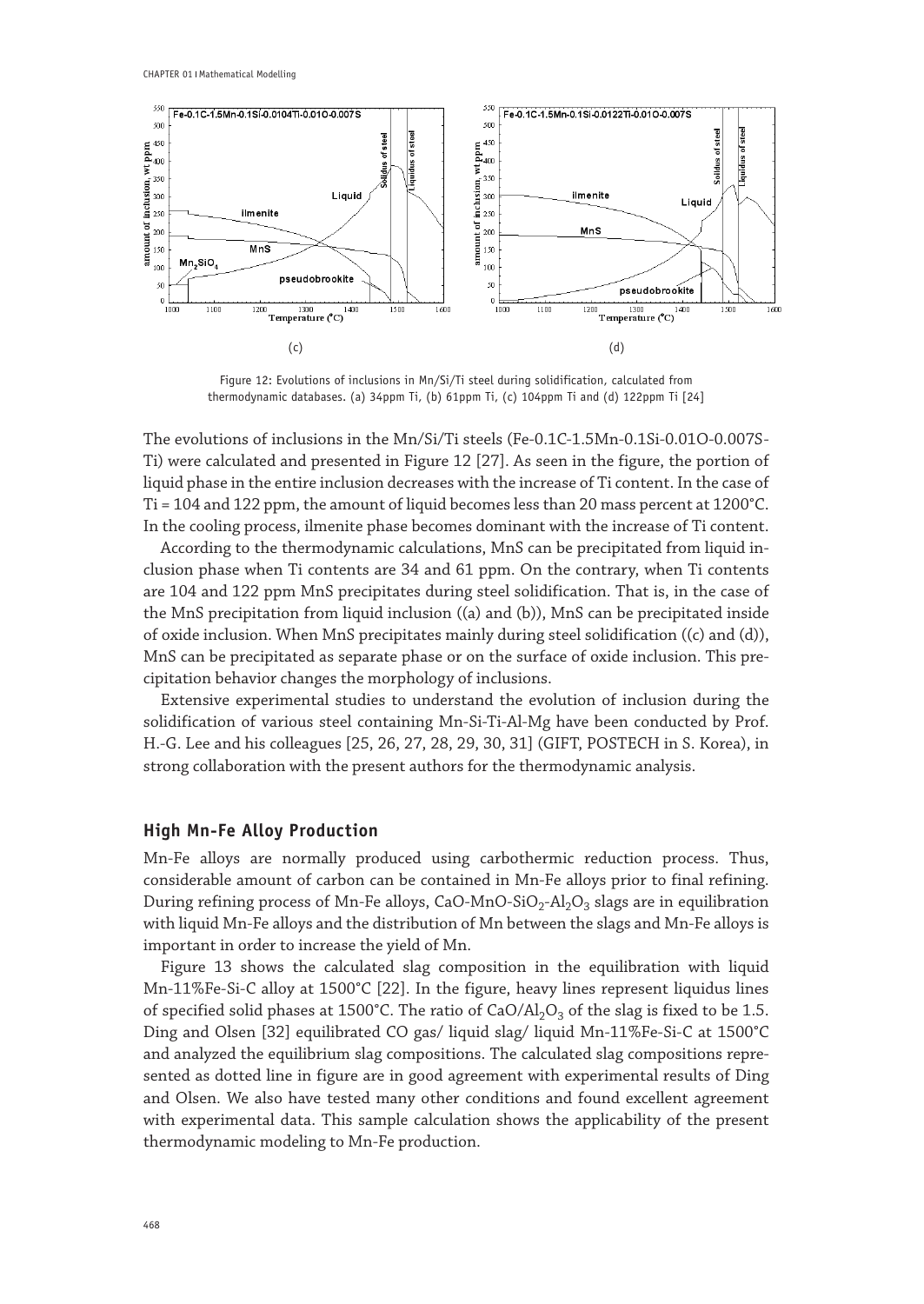

Figure 13: Calculated composition of the CaO-MnO-SiO<sub>2</sub>-Al<sub>2</sub>O<sub>3</sub> liquid slag with CaO/Al<sub>2</sub>O<sub>3</sub> ratio of 1.5 in equilibrium with Mn-11wt%Fe-Si-C alloys at 1550°C [19]

### **SUMMARY**

Thermodynamic modeling for the MnO oxide containing system,  $CaO-MgO-Al<sub>2</sub>O<sub>3</sub>-SiO<sub>2</sub>$ - $FeO_x-CrO_x-TiO_x-MnO_x$  at oxygen partial pressures from metal saturation to 1 bar has been conducted in order to understand Mn oxide behavior in various metallurgical process conditions. The optimization results are in good agreement with all reliable experimental data. The applicability and accuracy of new database have been tested for various metallurgical examples with great success. The optimized model parameters are combined with current FACT database and available for the thermodynamic calculations for the various metallurgical system containing Mn oxides. Further extension of the thermodynamic modeling of Mn oxides is being performed.

# **REFERENCES**

**FactSage.** (2002). Ecole Polytechnique, Montréal, http://www.factsage.com. [1]

- **Pelton, A. D. & Blander, M.** (1986). *Thermodynamic Analysis of Ordered Liquid Solutions by a Modified Quasi-Chemical Approach.* Application to Silicate Slags, Metall. Trans. B, 17B, pp. 805-815. [2]
- **Pelton, A. D., Decterov, S. A., Eriksson, G., Robelin, C. & Dessureault, Y.** (2000). *The Modified Quasichemical Model. I - Binary Solutions, Metall.* Mater. Trans. B, Vol. 31B, pp. 651-659. [3]
- **Pelton, A. D. & Chartrand, P.** (2001). *The Modified Quasichemical Model. II Multi-component Solutions, Metall.* Mater. Trans. A, Vol. 32A, pp. 1355-1360. [4]
- **Hillert, M., Jansson, B. & Sundman, B.** (1988). Application of the Compound-Energy Model to Oxide Systems, Z. Metallkd., Vol. 79, No. 2, pp. 81-87. [5]
- **Jung, I.-H., Decterov, S. A. & Pelton, A. D.** (2004). *A Thermodynamic Model for Deoxidation Equilibria in Steel, Metall.* Mater. Trans. B, Vol. 35B, pp. 493-507. [6]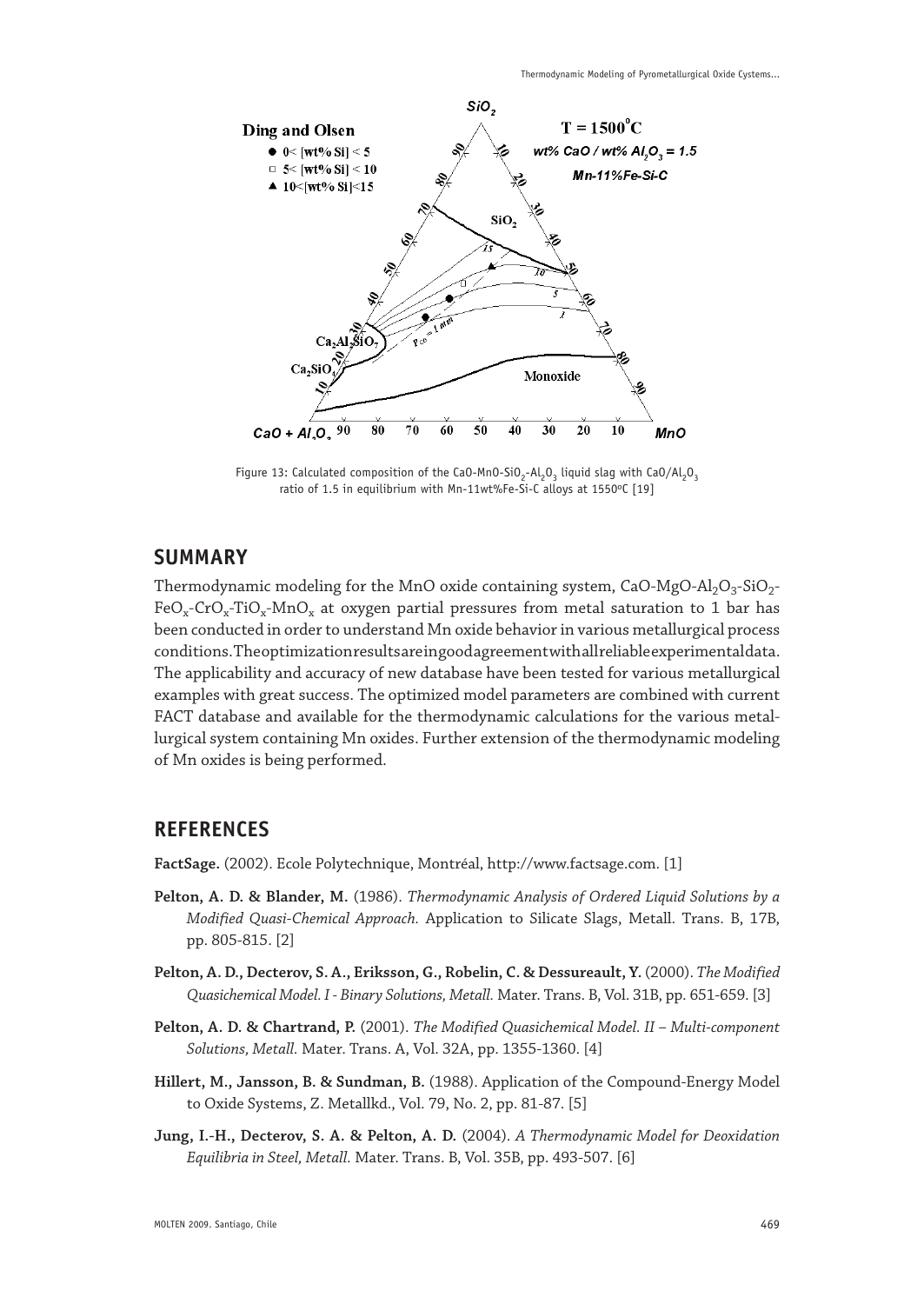- **Eriksson, G., Wu, P., Blander, M. & Pelton, A. D.** (1994). *Critical Evaluation and Optimisation of the Thermodynamic Properties and Phase Diagrams of the MnO-SiO<sub>2</sub> and CaO-SiO<sub>2</sub> Systems.* Can, Metall. Q., Vol. 33, No. 1, pp. 13-21. [7]
- Abs-Wurmbach, I. (1980). *Miscibility and Compatibility of Braunite*,  $Mn^{2+}Mn^{3+}6 O_8/SiO_4$ , in the *System Mn-Si-O at 1 atm in Air.* Contrib. Mineral. Petrol., 71, pp. 393–399. [8]
- **Abs-Wurmbach, I. Peters, T., Langer, K. & Schreyer, W.** (1983). *Phase Relations in the System Mn-Si-O: an Experimental and Petrological Study.* Neues Jahrbuch Miner. Abh. 146, pp. 258–279. [9]
- **Muan, A.** (1959). *Phase Equilibria in the System Manganese Oxide SiO<sub>2</sub> in Air. Amer. J. Sci. 275,* pp. 297-315. [10]
- **Fischer, W. & Fleisher, H.** (1961). *Die Manganverteilung zwischer Eisenschmelzen und Eisen(II)-oxydschlacken im MnO-Tiegel bei 1520 bis 1770°C.* Arch. Eisenh¨uttenwesen 32, pp. 1–10. [11]
- Wickham, D. (1969). *The Chemical Composition of Spinels in the System Fe<sub>3</sub>O<sub>4</sub>-Mn<sub>3</sub>O<sub>4</sub>.* Arch. Eisenhüuttenwes 40, pp. 395–399. [12]
- **Ono, K., Ueda, T., Ozaki, T., Ueda, Y., Yamaguchi, A. & Moriyama, J.** (1971). *Thermodynamic Study of the Iron-Manganese-Oxygen System.* Nippon Kinzoku Gakkaishi 35, pp. 757–763. [13]
- **Jung, I.-H.** (2006). *Critical Evaluation and Thermodynamic Modeling of the Mn-Cr-O System for the Oxidation of SOFCInterconnect.* Solid State Ionics, Vol. 177, No. 7-8, pp. 765-777. [14a]
- **Muan, A. & Somiya, S.** (1962). *The System Iron Oxide Manganese Oxide in Air.* Amer. J. Sci. 260, pp. 230–240. [14b]
- **Ban-Ya S, Hino M. & Yuge N.** (1985). Activity of the Constituents in FetO-SiO<sub>2</sub>-MnO Slags in *Equilibrium with Solid Iron.* Tetsu-to-Hagane, Vol. 71, pp. 853-860. [15]
- Fujita H. & Maruhashi S. (1970). *Equilibrium between FeO-MnO-SiO<sub>2</sub> Slags and Molten Iron.* Tetsu-to-Hagane, Vol. 56, pp. 830-851. [16]
- **Jung, I.-H., Kang, Y. -B., Degterov, S. A. & Pelton, A. D.** (2004). *Thermodynamic Evaluation*  and Optimization of the  $MnO-Al<sub>2</sub>O<sub>3</sub>$  and  $MnO-Al<sub>2</sub>O<sub>3</sub>-SiO<sub>2</sub>$  Systems and Applications to Inclu*sion Engineering.* Metall. Mater. Trans. B, Vol. 35B, pp. 259-268. [17]
- **Kang, Y.-B., Jung, I.-H., Degterov, S.A., Pelton, A.D. & Lee, H.-G.** (2004). *Thermodynamic Evaluation and Optimization of the CaO-MnO-SiO<sub>2</sub> and CaO-MnO-Al<sub>2</sub>O<sub>3</sub> Systems.* ISIJ Inter. Vol. 44, No. 6, pp. 965-974. [18]
- **Kang, Y.-B., Jung, I.-H., Degterov, S. A., Pelton, A. D. & Lee, H.-G.** (2004). *Phase Equilibria*  and Thermodynamic Properties of the CaO-MnO-Al<sub>2</sub>O<sub>3</sub>-SiO<sub>2</sub> System by Critical Evaluation, *Modeling and Experiment.* ISIJ Inter. Vol. 44, No. 6, pp. 975-983. [19]
- **Barin, I.** (1989). *Thermodynamic Data for Pure Substances.* VCH, Weinheim, Germany. [20]
- **Kang, Y.-B., Jung, I.-H. & Lee, H.-G.** (2006). *Critical Thermodynamic Evaluation and Optimization of the MnO-"TiO<sub>2</sub>"-"Ti<sub>2</sub>O<sub>3</sub>" System. Calphad, Vol. 30(3), pp. 235-247.* [21]
- **Kang, Y.-B., Jung, I.-H. & Lee, H.-G.** (2006). *Critical Thermodynamic Evaluation and Optimization of the MnO-SiO2-"TiO2"-"Ti2O3" System.* Calphad, Vol. 30(3), pp. 226-234. [22]
- **Kang, Y.-B. & Lee, H.-G.** (2004). *Inclusions Chemistry for Mn/Si Deoxidized Steels: Thermodynamic Predictions and Experimental Confirmations.* ISIT Inter. Vol. 44, pp. 1006-1015. [23]